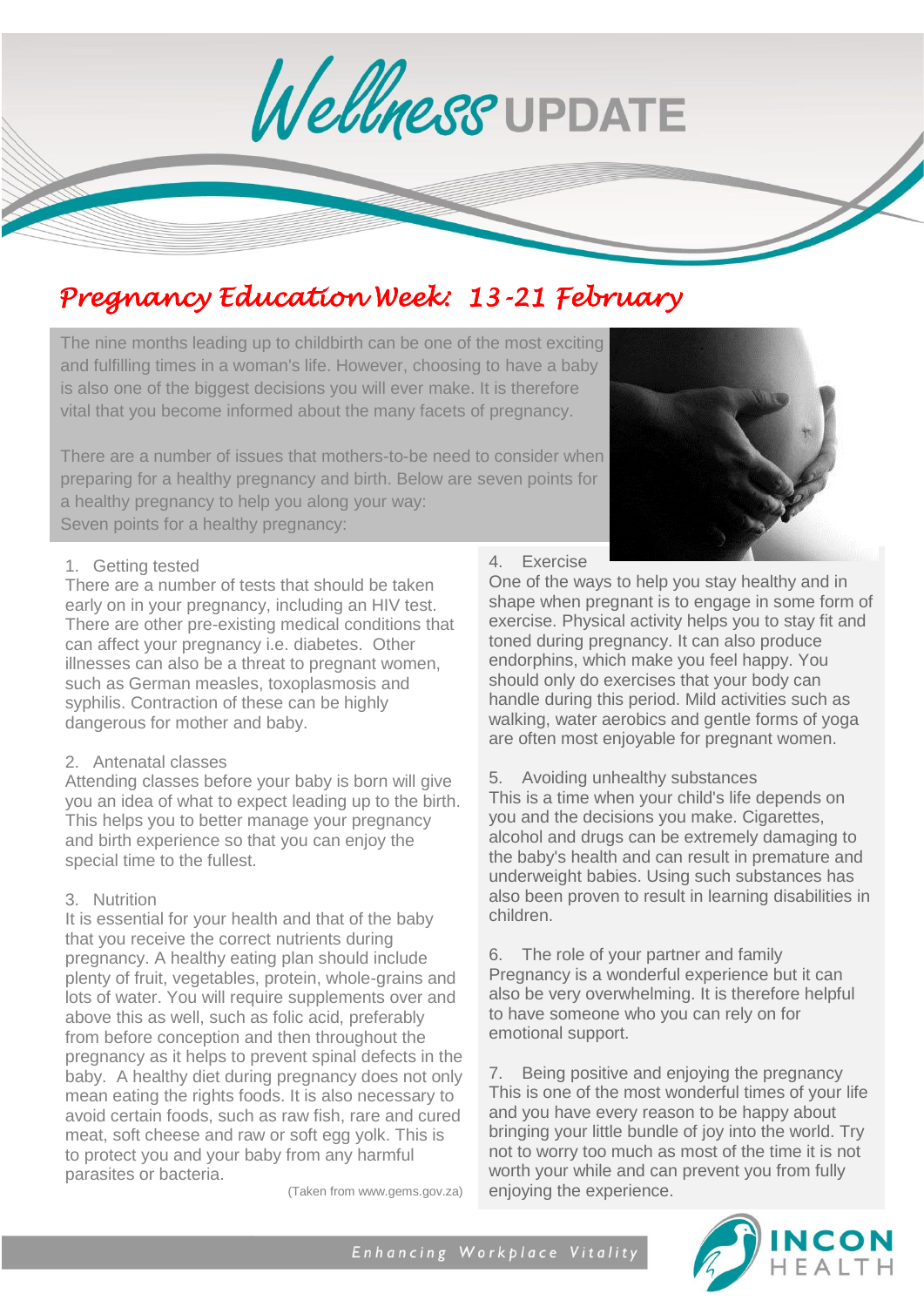Wellness UPDATE

# *Teen Suicid[e Prevention W](http://carteblanche.dstv.com/teen-suicide-1-2/)eek: 15-22 February*

## **Feelings of failure**

**TEEN SUVCIDE PREVENTION** 

Teen suicide is becoming more common every year in South Africa. In fact only car accidents and homicide kill more youth between the ages of 15 and 24. In South Africa 9% of all teen deaths are caused by suicide. The fastest growing age is young people under 35, specifically female suicides which peak between 15 to 19 years!

Research indicates that although more females attempt suicide, more males succeed. This is due to the more violent nature males select. Girls are more likely to overdose on medication, or take chemicals, whereas boys often find access to firearms or hang themselves.

There is a major link between Depression and Gauteng. Suicide. Most of the time teen depression is a passing mood. Sadness, loneliness, grief and disappointments we all feel at times, and are normal reactions to life's struggles. However undiagnosed depression can lead to tragedy. Up to one third of all suicide victims had attempted suicide previously.

Said Zane Wilson, Founder of SADAG "It is not hard to see why serious depression and suicide are connected. Depression involves a long lasting sad mood that doesn't let up and a loss of pleasure in things you once enjoyed. It involves thoughts about death, negative thoughts about oneself, a sense of worthlessness".

We get calls ranging from a teen girl of 15 who has been constantly abused by her stepfather, a boy who has lost his elder brother due to gang violence and a child of 12 whose mother has recently died of AIDS, sometimes they feel there is nothing to look forward to or that life would be less painful if they were to end it." However, Depression is treatable! With treatment over 70% can make a recovery.

Research done by SADAG indicates that teens had strong feelings about the talks:

- "I had problems and thought the solution was suicide the talk taught us about the crisis line",
- "We learnt things we didn't know about being sad",
- "It helped me a lot and I want to help others who suffer from depression"
- "The talk was helpful because I sometimes become stressed and didn't know who to turn to"

The same research indicated that there was a slightly elevated suicide ideation in urban teens living in Gauteng. These feelings are consistent with the youth Suicide Risk Survey where results indicated higher levels of sadness and feeling of hopelessness experienced by adolescents in

Key signs of depression:

- Loss of interest in things you like to do
- Sadness that won't go away
- Irritability or feeling angry a lot

Other signs include:

- Feeling guilty or hopeless
- Not enjoying things you once liked
- Feeling tense or worrying a lot
- Crying a lot
- Spending a lot of time alone
- Eating too much or too little
- Sleeping too much or too little
- Having low energy or restless feelings
- Feeling tired a lot
- Missing school a lot
- Hard time making decisions
- Having trouble thinking or paying attention
- Thinking of dying or killing yourself

To find a Support Group in your area, please phone SADAG on (011) 234 4837. Suicide Crisis Line 0800 567 567 or SMS 31393.

(Taken from www.sadag.org)

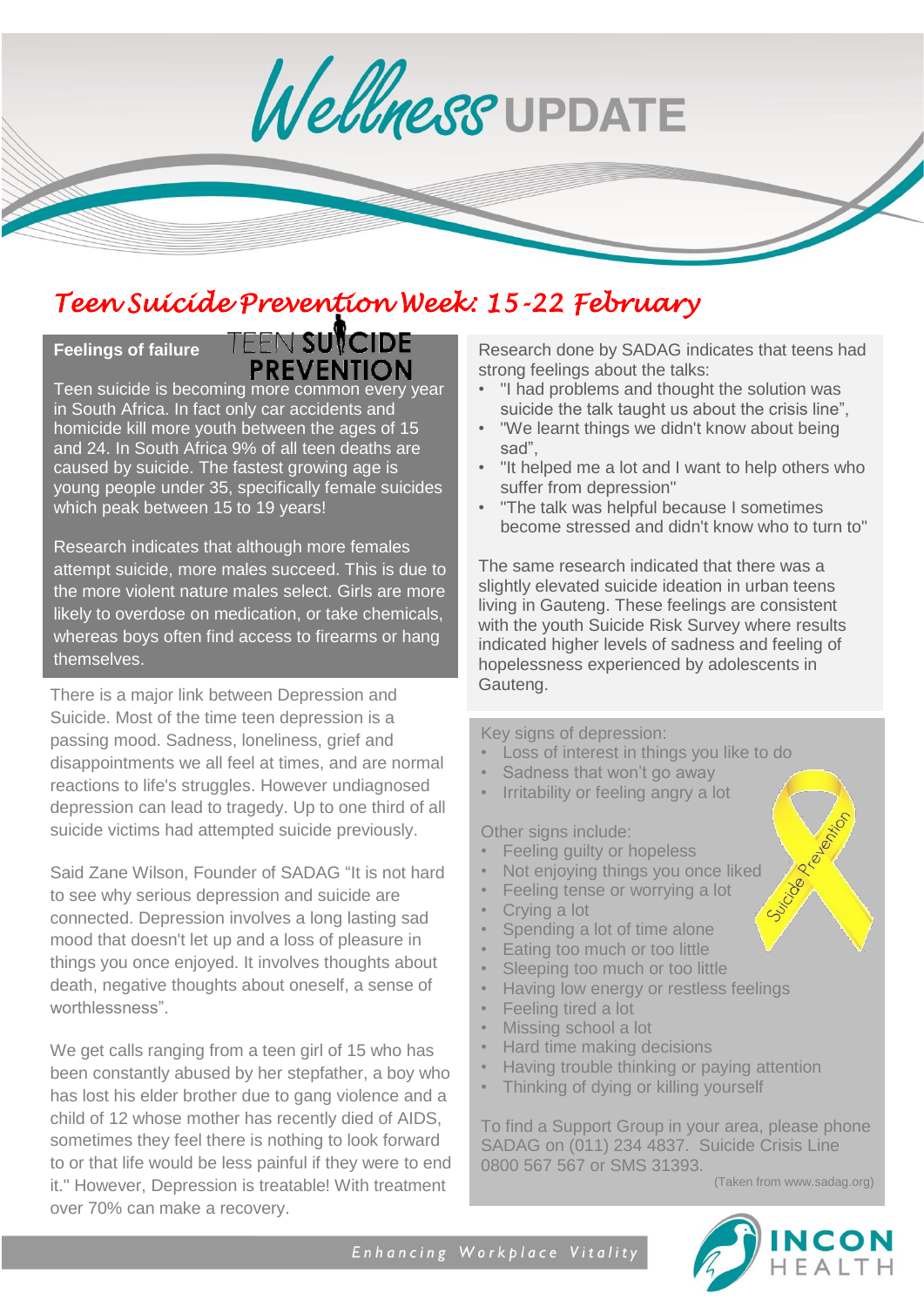Wellness UPDATE

# *Typhoid Fever Zika Virus*

#### l **What is Typhoid Fever?**

It is an illness caused by a bacterium called Salmonella typhi and is contracted by drinking water or eating food contaminated by Salmonella.

#### **What are the symptoms?**

- Continuous fever
- Headache
- Nausea and or anorexia
- Constipation or diarrhoea
- Hoarse cough



### **How is typhoid fever spread?**

- It is transmitted by contaminated food and water
	- o Foods and drinks from street vendors
	- o Tap water
	- o Food not cooked thoroughly
	- o Raw vegetables and fruits that cannot be peeled
- Travelling internationally

#### **Important safety tips:**

Always wash your hands

- After you use the toilet
- Before you prepare or serve food
- Before you eat or feed your children

What is the best way of washing your hands?

- Always use soap
- Use plenty of clean water
- Wash all parts of your hands front, back, between the fingers and nails



WASH YOUR HANDS WASH YOUR FOOD DRINK CLEAN WATER



(Taken from Dept. of Health KZN & Calibre Clinical Consultants)

### **What is the Sika Virus?**

The Zika virus is spread to people through an infected mosquito from the Aedes genus, mainly in tropical regions. This is the same mosquito that transmits dengue, chikungunya and yellow fever.

#### **What are the symptoms?**

The most common symptoms of the Zika virus disease last for 2-7 days:

- fever
- rash
- joint pain
- conjunctivitis (red eyes).

Pregnant women who contract the virus are at risk of microcephaly – which causes babies to be born with an abnormally small head and brain – and neurological development problems in their newborns

### **Key facts**

- There is no specific treatment or vaccine currently available.
- The best form of prevention is protection against mosquito bites.
- The virus is known to circulate in Africa, the Americas, Asia and the Pacific.

### **Prevention**

This can be done by using:

- insect repellent; wearing clothes that cover as much of the body as possible;
- using physical barriers such as screens, closed doors and windows; and sleeping under mosquito nets.
- It is also important to empty, clean or cover containers that can hold water where mosquitoes can breed.

(Taken from wwwhealth24.co.za)